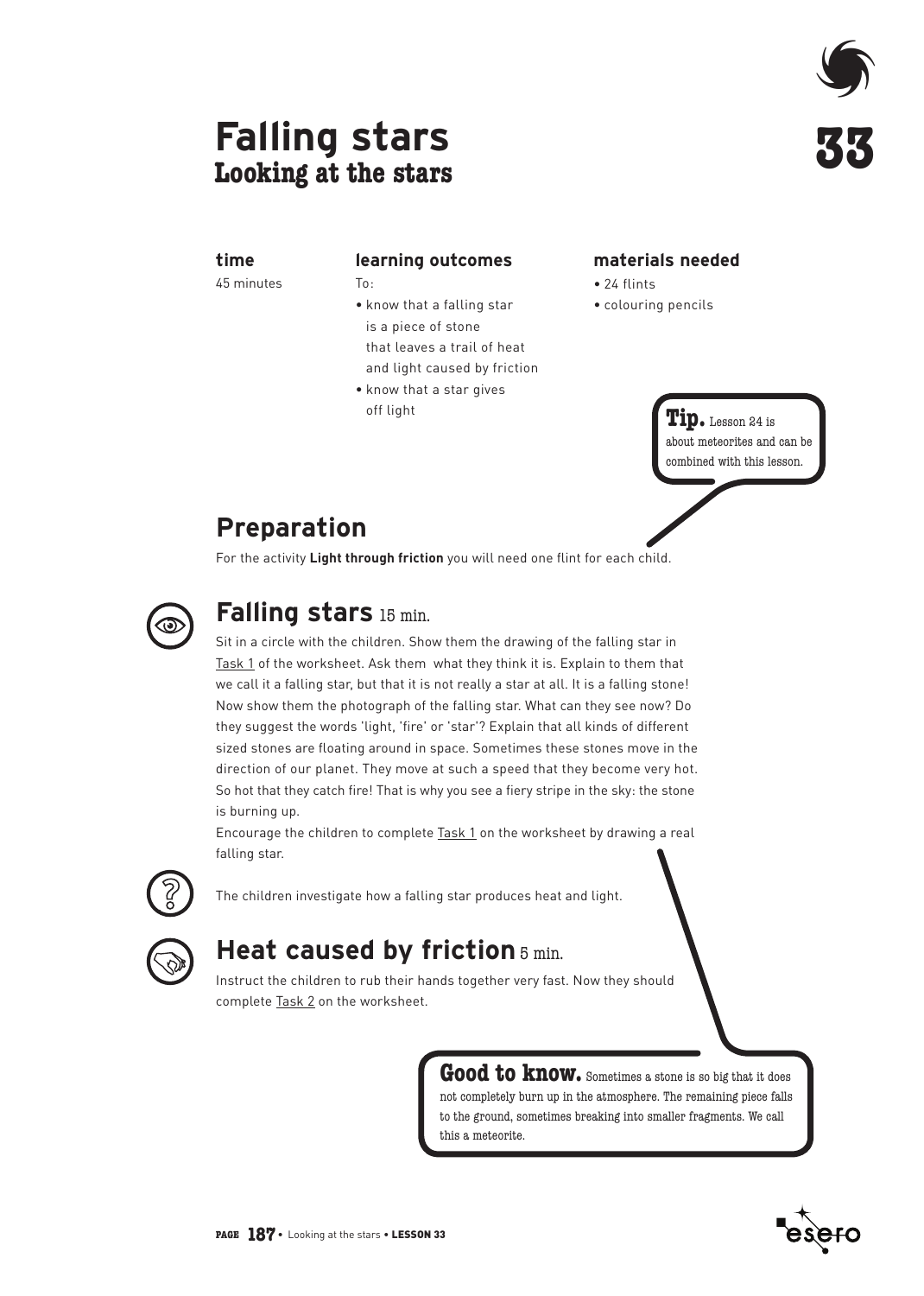## Light caused by friction 10 min.

A falling star also produces light. Organise the children in pairs and take them outside to the playground. Explain to them that they must take care when doing the following activity! Give each pair of children two flints. Encourage them to make sparks by hitting the two flints together. Then the children return to the classroom and complete Task 3 on the worksheet.



## **What is a falling star?** 10 min.

Discuss the following questions with the children: What did they feel when they rubbed their hands together? What did they see when they hit the flints together? What made the flints produce light? Explain to them that the warmth of their hands and the light produced by the flints were both the result of friction. Explain that friction is the force produced when two objects rub against each other. Ask the children once again what falling stars are. How are falling stars created? Why do they give off light? Explain that the stone flies through the air at such a speed that it gets very hot and catches fire. The same thing happened when the children rubbed their hands together and used the flints to make sparks. Only in the case of falling stars there is a lot more friction and a lot more fire. Ask the children whether they think falling stars are something to be afraid of. Explain to them that this is not the case. There are lots of stones drifting about in space around the earth, but because they burn up in the atmosphere, usually they do not reach us on the ground. Occasionally they do reach the ground, but this happens so rarely that the children need not be frightened.



### **What are stars?** 5 min.

Now the children know that a falling star is not really a star at all. But what is a real star? Explain to them that there are lots and lots of stars. Ask the children if they have ever seen stars in the sky at night. What did they notice about them? Explain that stars shine all the time, not just for a short time like falling stars.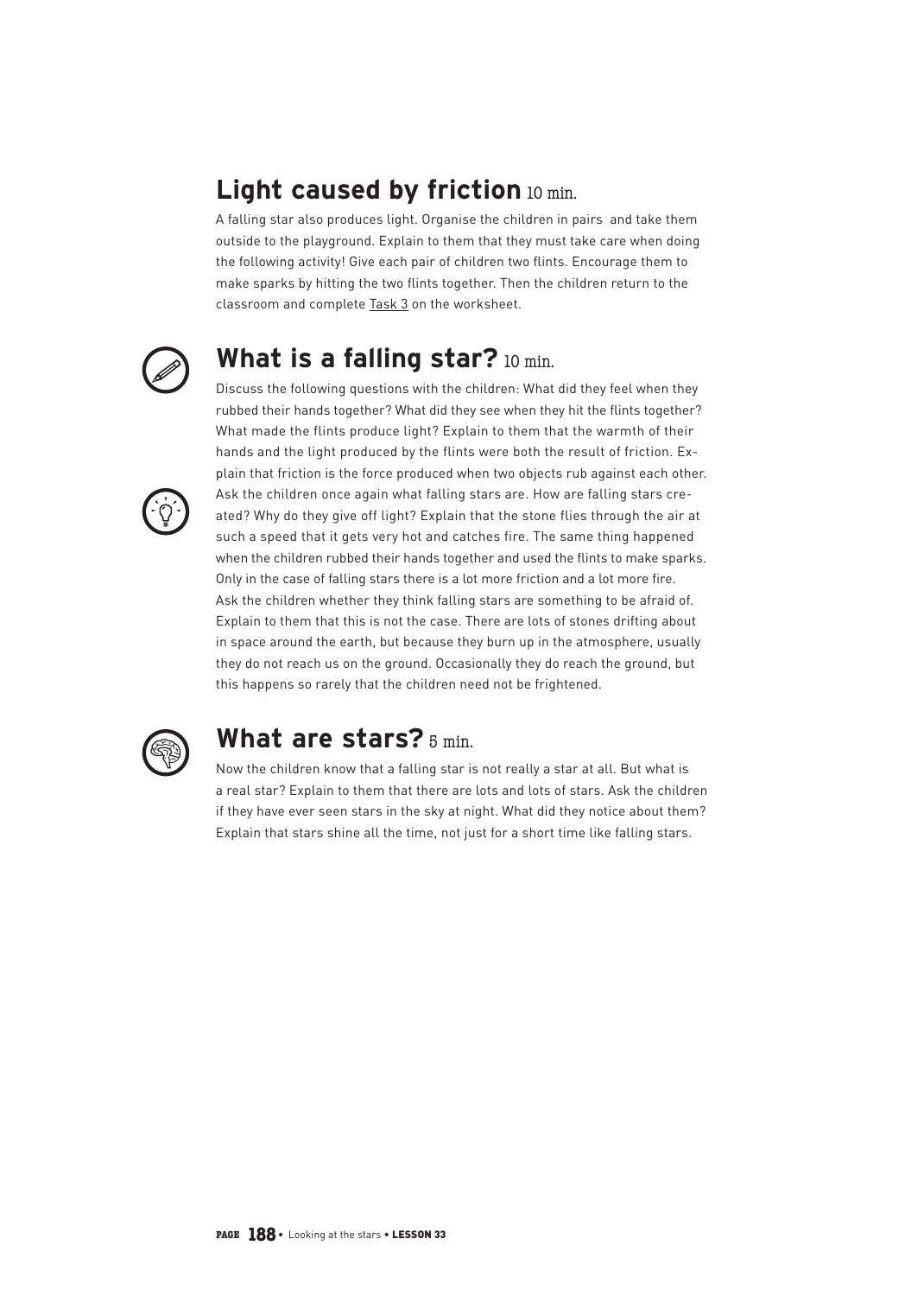



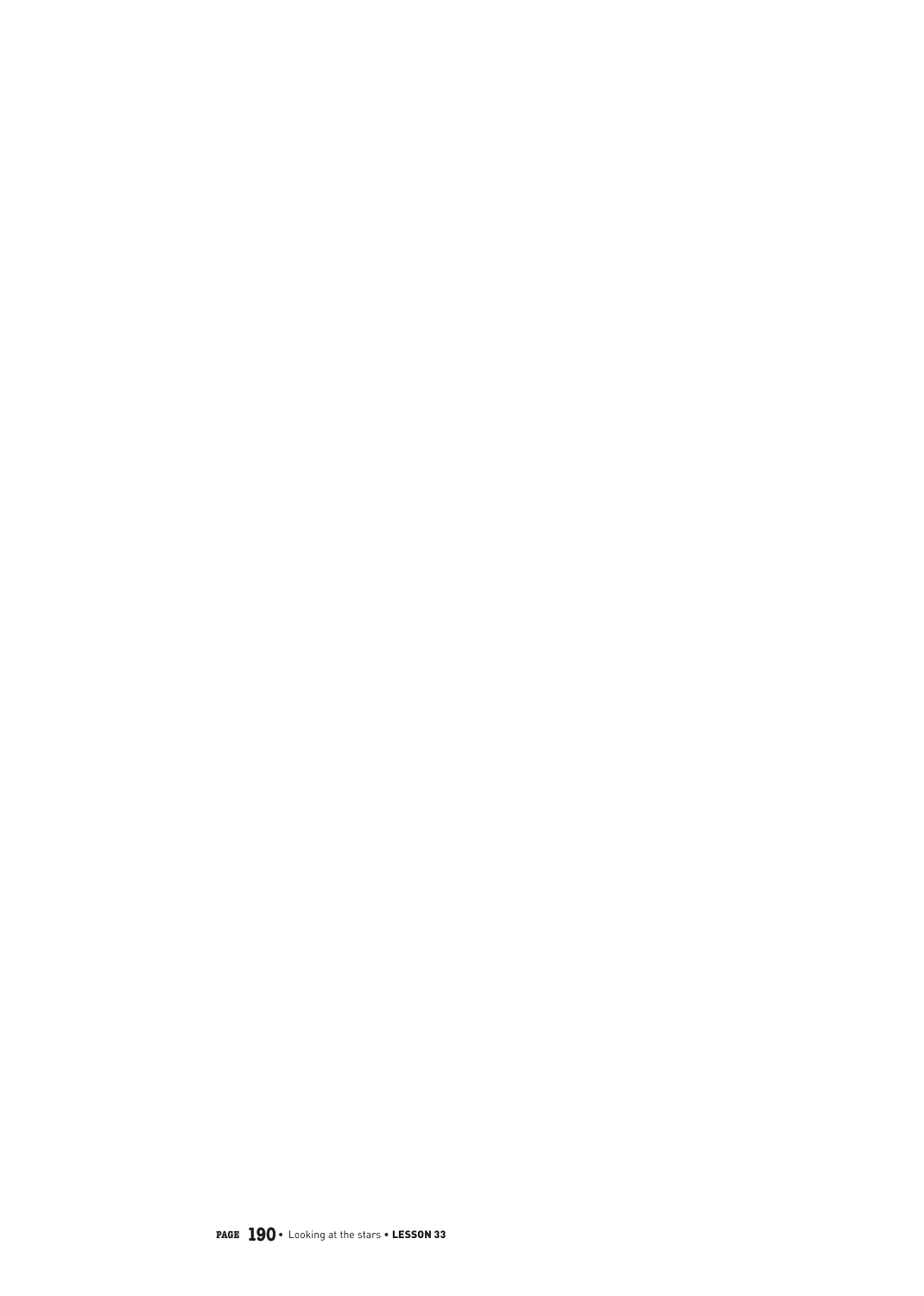# **Falling stars**

 $\overline{\phantom{0}}$ 

|               | <b>Falling stars</b>                         | <b>SS</b><br>SAJOM <b>SS</b> |
|---------------|----------------------------------------------|------------------------------|
|               |                                              |                              |
| $\perp$       | Falling stars                                |                              |
| $\bm{\omega}$ | Here you can see a falling star.             |                              |
|               |                                              |                              |
| $\mathsf a$   | Is a falling star really a star?<br>yes / no |                              |
|               |                                              |                              |
|               |                                              |                              |
|               |                                              |                              |
|               |                                              |                              |
|               |                                              |                              |
|               |                                              |                              |
| $\sf b$       | Draw a real falling star.                    |                              |
|               |                                              |                              |
|               |                                              |                              |
|               |                                              |                              |
|               |                                              |                              |
|               |                                              |                              |
|               |                                              |                              |
|               |                                              |                              |
|               |                                              |                              |
|               |                                              |                              |
|               |                                              |                              |
|               |                                              |                              |
|               |                                              |                              |
|               |                                              |                              |
|               |                                              |                              |